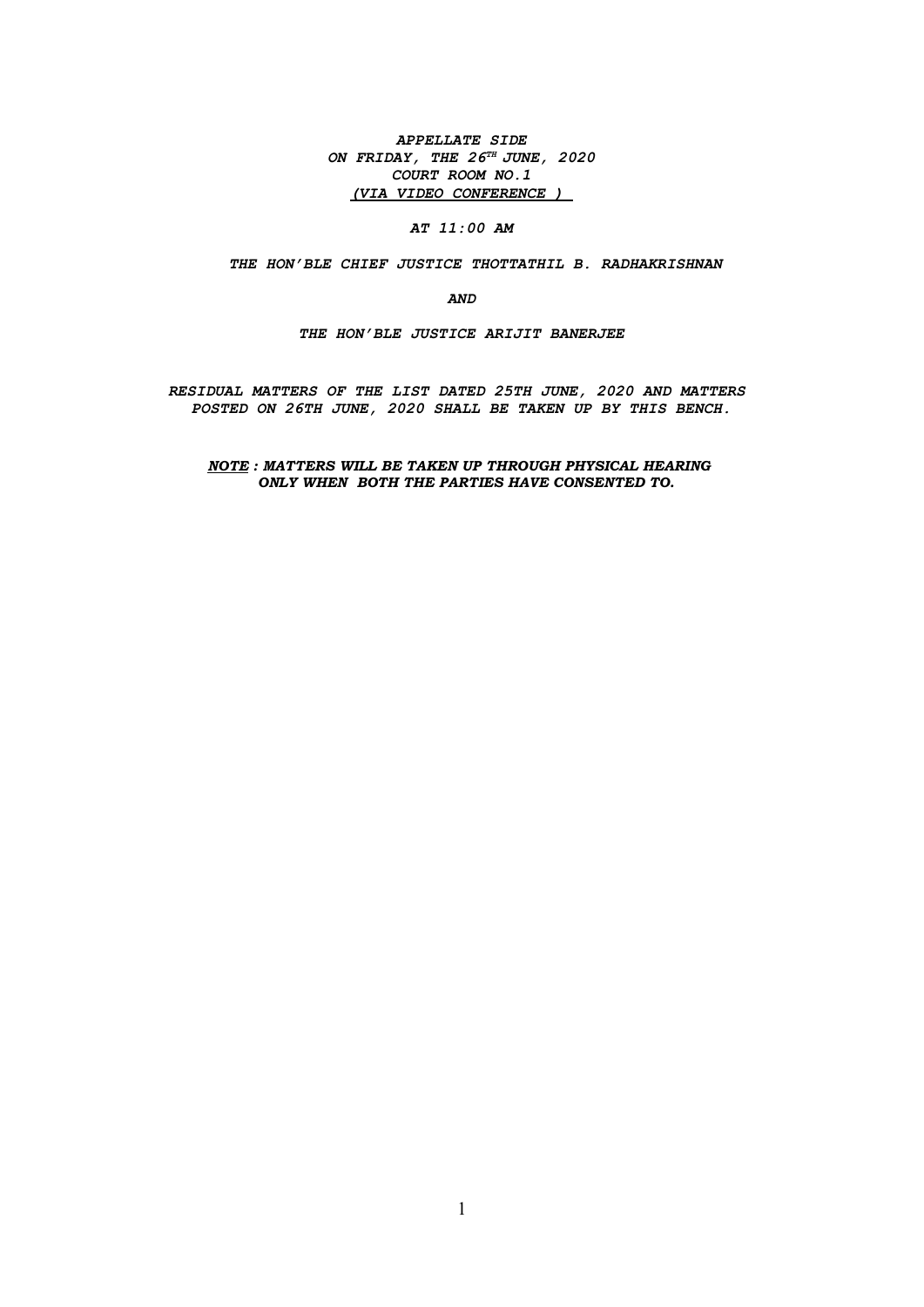# APPELLATE SIDE ON FRIDAY, THE 26<sup>TH</sup> JUNE, 2020 COURT ROOM NO.16 (VIA VIDEO CONFERENCE )

# AT 11:00 AM

### THE HON'BLE JUSTICE SANJIB BANERJEE

### AND

### THE HON'BLE JUSTICE SHEKHAR B. SARAF

NOTE : MATTERS WILL BE TAKEN UP THROUGH PHYSICAL HEARING ONLY WHEN BOTH THE PARTIES HAVE CONSENTED TO.

 APPLICATION FOR BAIL --------------------

| 1.  |                                 | CRM 4007/2020 ABDUS SUBHAN Vs<br>CRAN 2224/2020 STATE OF WEST BENGAL                                | ARUSHI RATHORE         |
|-----|---------------------------------|-----------------------------------------------------------------------------------------------------|------------------------|
| 2.  | CRM 4208/2020                   | MOLLA ABUL HASNAT VS<br>STATE OF WEST BENGAL                                                        | ARINDAM ROY            |
| 3.  |                                 | CRM 4388/2020 MAHABUB MOLLA Vs<br>CRAN 2552/2020 STATE OF WEST BENGAL                               | RAJA ADHIKARY          |
| 4.  | CRM 4393/2020                   | AMIR ALI MOLLA & ANR Vs<br>STATE OF WEST BENGAL                                                     | RAJA ADHIKARY          |
| 5.  | CRM 4515/2020 DEEP GUHA Vs      | CRAN 2668/2020 STATE OF WEST BENGAL                                                                 | GOBINDA CHANDRA BAIDYA |
| 6.  |                                 | CRM 4516/2020 ABHISEKH SHAW @ BAJRANGI Vs DHANANJAY BANERJEE<br>CRAN 2667/2020 STATE OF WEST BENGAL |                        |
| 7.  |                                 | CRM 4517/2020 JHARIRUDDIN @ BABU & ANR Vs<br>CRAN 2669/2020 STATE OF WEST BENGAL                    | SARYATI DATTA          |
| 8.  |                                 | CRM 4518/2020 GOUTAM NASKAR Vs<br>CRAN 2670/2020 STATE OF WEST BENGAL                               | GOBINDA CHANDRA BAIDYA |
| 9.  | CRM 4519/2020<br>CRAN 2671/2020 | MOHAMMAED CHOD Vs<br>THE INTELLIGENCE OFFICER, NCB, KOLKATA                                         | MRITYUNJAY CHATTERJEE  |
| 10. |                                 | CRM 4520/2020 PRABIN BISWAS Vs<br>CRAN 2672/2020 STATE OF WEST BENGAL                               | SAYANTAN SINHA         |
|     |                                 | 11. CRM 4523/2020 GOURHARI GHORAI @ SANJU Vs<br>CRAN 2674/2020 STATE OF WEST BENGAL                 | ARUN KUMAR DAS         |
|     |                                 |                                                                                                     |                        |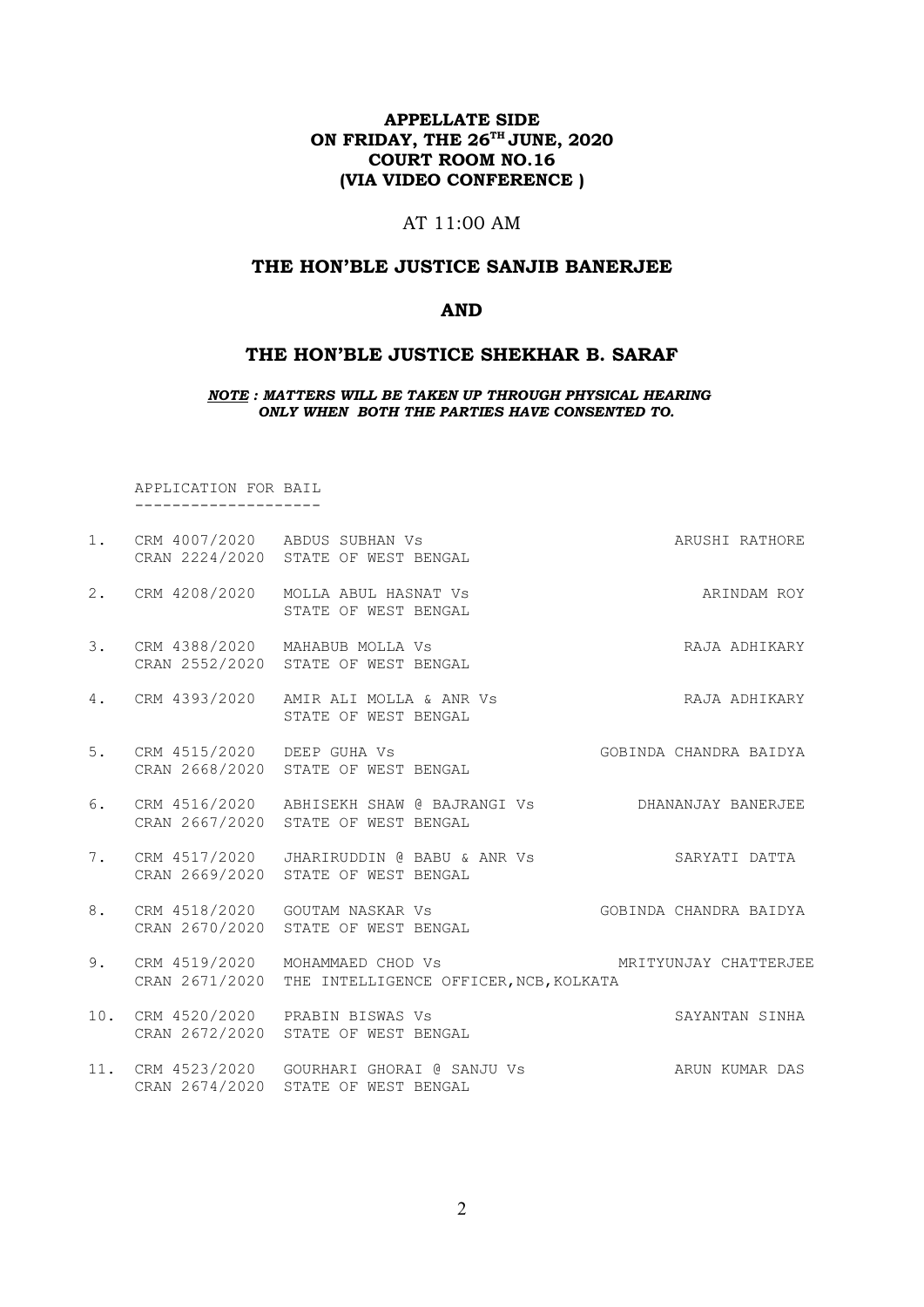- 12. CRM 4529/2020 SULAMAN KHAN @ SALMAN Vs SOUVIK DAS CRAN 2677/2020 STATE OF WEST BENGAL
- 13. CRM 4533/2020 PINKI SARKAR Vs ANINDYA GHOSH CRAN 2680/2020 STATE OF WEST BENGAL
- 14. CRM 4535/2020 SK JAKIR HOSSAIN Vs SK SAHJAHAN ALI CRAN 2682/2020 STATE OF WEST BENGAL
- 15. CRM 4541/2020 ARSAD SK @ ARSHED MONDAL & ANR Vs KARABI ROY CRAN 2688/2020 STATE OF WEST BENGAL
- 16. CRM 4547/2020 JAYNUDDIN SEKH Vs ANINDYA GHOSH CRAN 2694/2020 STATE OF WEST BENGAL
- 17. CRM 4549/2020 JIBAN BISWAS Vs JAKIR HOSSAIN STATE OF WEST BENGAL
- 18. CRM 4552/2020 RANJIT MANDAL @ RANJIT MONDAL Vs ARUP SARKAR CRAN 2700/2020 STATE OF WEST BENGAL
- 19. CRM 4561/2020 KOYEL BARMAN Vs KAUSHIK CHOWSHURY CRAN 2708/2020 STATE OF WEST BENGAL
- 20. CRM 4563/2020 GOPAL SINGH Vs BITASOK BANERJEE CRAN 2710/2020 STATE OF WEST BENGAL

 APPLICATION FOR ANTICIPATORY BAIL ---------------------------------

- 21. CRM 4307/2020 SAMAD MONDAL @ CHHAMAD MONDAL Vs AMANUL ISLAM STATE OF WEST BENGAL
- 22. CRM 4309/2020 JAYDEV PATRA @ JOYDEB PATRA & ANR Vs RAVI RANJAN KUMAR STATE OF WEST BENGAL
- 23. CRM 4310/2020 SOURAJYOTI BANERJEE & ANR Vs AMANUL ISLAM STATE OF WEST BENGAL
- 24. CRM 4357/2020 MILON BAYEN & ORS Vs PROSENJIT MUKHERJEE STATE OF WEST BENGAL
- 25. CRM 2963/2020 SK BABLU Vs SOUMYO BASU ROY CHOWDHURY STATE OF WEST BENGAL
- 26. CRM 4451/2020 PRATIMA MUKHERJEE Vs MAZHAR HOSSAN CHOWDHURY CRAN 2603/2020 STATE OF WEST BENGAL
- 27. CRM 4452/2020 RABIN MONDAL Vs RIMPY MUKHERJEE CRAN 2606/2020 STATE OF WEST BENGAL
- 28. CRM 4454/2020 SURESH AGARWAL @ SURESH KUMAR AGARWAL Vs<br>CRAN 2608/2020 STATE OF WEST BENGAL 6 SHILADITYA BANERJEE CRAN 2608/2020 STATE OF WEST BENGAL
- 29. CRM 4473/2020 SANATAN CHOUHAN Vs BUSHRA KHATOON CRAN 2628/2020 STATE OF WEST BENGAL
- 30. CRM 4474/2020 BISWAJIT ORAON @ BABLU Vs ARNAB SAHA CRAN 2629/2020 STATE OF WEST BENGAL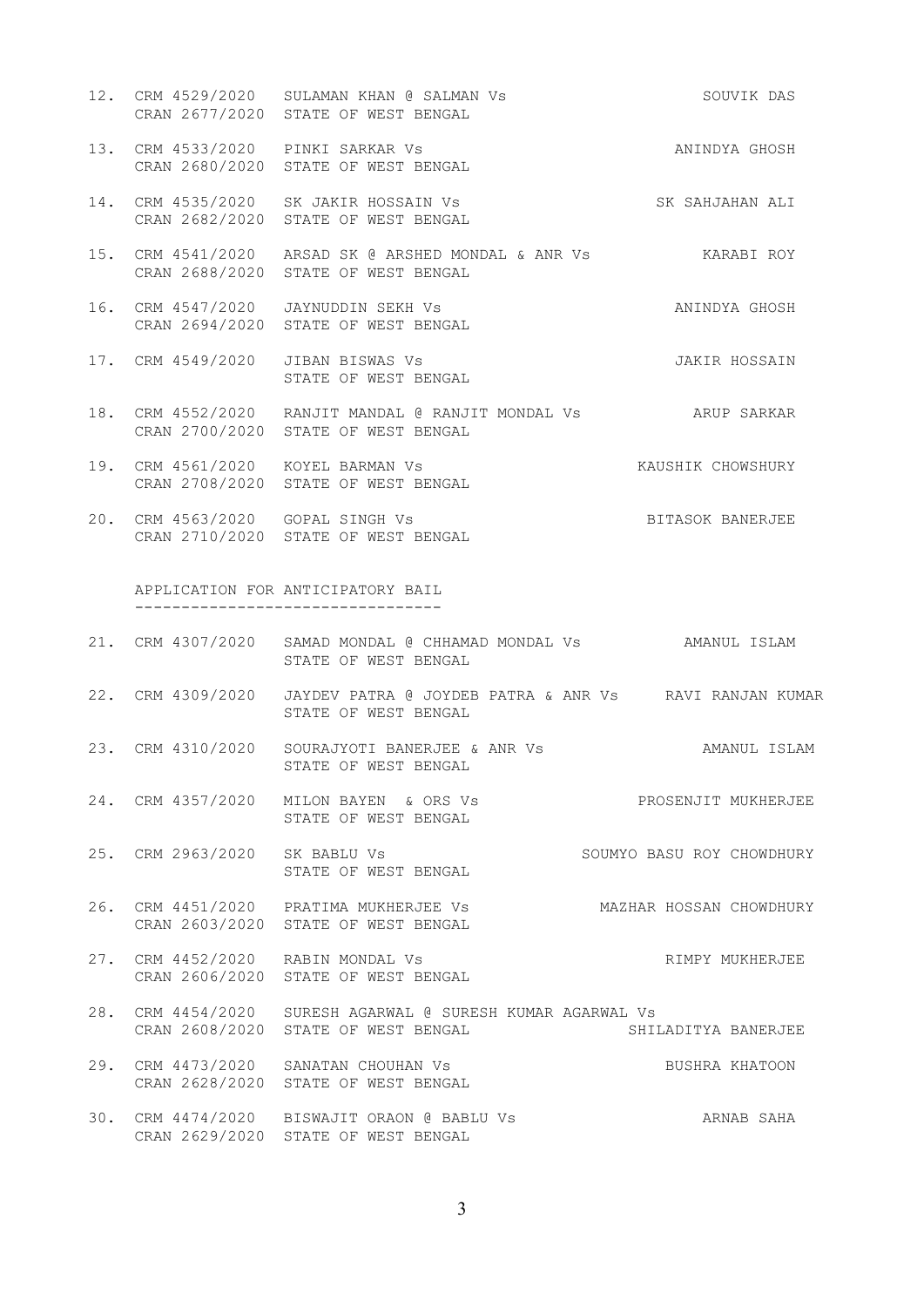|                                 | 31. CRM 4475/2020 ABHIJIT MONDAL Vs<br>CRAN 2630/2020 STATE OF WEST BENGAL                                | ASRAF MANDAL      |
|---------------------------------|-----------------------------------------------------------------------------------------------------------|-------------------|
|                                 | 32. CRM 4477/2020 GOURI CHOUHAN @ SUNILINI Vs MS BUSHRA KHATOON<br>CRAN 2632/2020 STATE OF WEST BENGAL    |                   |
|                                 | 33. CRM 4479/2020 NOYAJ ALI KHAN@NAUJ KHAN Vs ASRAF MANDAL<br>CRAN 2634/2020 STATE OF WEST BENGAL         |                   |
|                                 | 34. CRM 4480/2020 RANA PRATAP GHOSH & ORS Vs MRITYUNJOY CHATTERJEE<br>CRAN 2635/2020 STATE OF WEST BENGAL |                   |
|                                 | 35. CRM 4483/2020 SUPRAVAT GHOSH Vs<br>CRAN 2638/2020 STATE OF WEST BENGAL                                | ASRAF MANDAL      |
|                                 | 36. CRM 4484/2020 FAYEJ SK@FAJI ALI Vs<br>CRAN 2639/2020 STATE OF WEST BENGAL                             | ASIF DEWAN        |
|                                 | 37. CRM 4485/2020 JAHANGIR MONDAL Vs<br>STATE OF WEST BENGAL                                              | BUSHRA KHATOON    |
|                                 | 38. CRM 4486/2020 ASBHIJIT MONDAL Vs<br>CRAN 2641/2020 STATE OF WEST BENGAL                               | ASRAF MONDAL      |
|                                 | 39. CRM 4487/2020 NEPAL DUTTA & ANR Vs<br>CRAN 2642/2020 STATE OF WEST BENGAL                             | BUSHRA KHATOON    |
| APPLICATION                     |                                                                                                           |                   |
| 40. CRAN 2486/2020 RUNA BIBI Vs | STATE OF WEST BENGAL                                                                                      | DEBAPRIYA SAMANTA |

 WITH CRM 3128/2020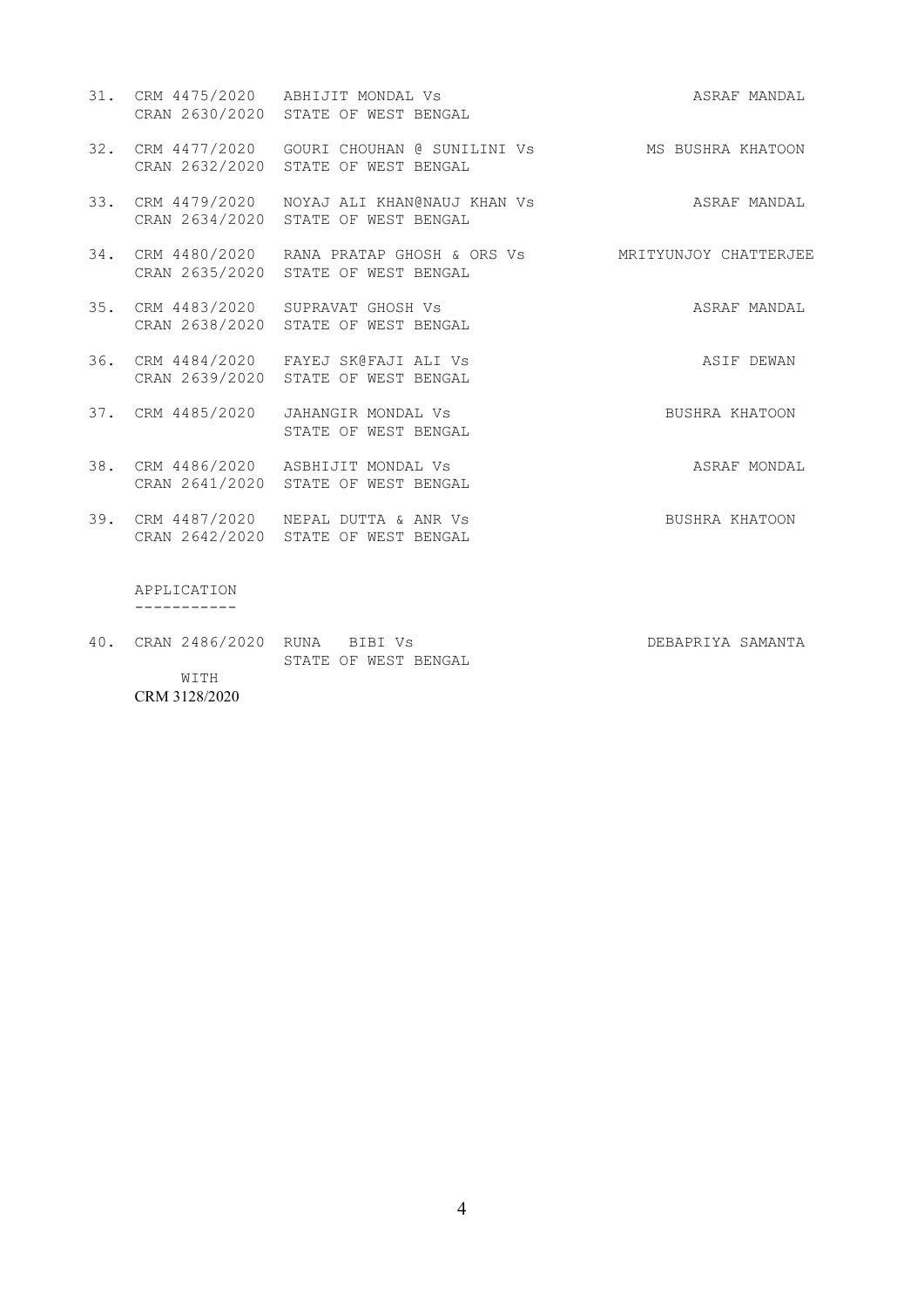# APPELLATE SIDE ON FRIDAY, THE  $26^{\text{th}}$  JUNE,  $2020$ COURT ROOM NO.8 (VIA VIDEO CONFERENCE )

AT 11:00 AM

# THE HON'BLE JUSTICE I.P. MUKERJI

## AND

# THE HON'BLE JUSTICE MD. NIZAMUDDIN

NOTE : MATTERS WILL BE TAKEN UP THROUGH PHYSICAL HEARING ONLY WHEN BOTH THE PARTIES HAVE CONSENTED TO.

 FOR JUDGMENT ------------

|        | FMA 1094/2019 BRIJENDRA KUMAR SINGH VS | MOUPIYA DE |  |
|--------|----------------------------------------|------------|--|
|        | STATE OF WEST BENGAL & ORS             |            |  |
| MOTION |                                        |            |  |
|        |                                        |            |  |
|        |                                        |            |  |

2. MAT 458/2020 WATINUKSUNG JAMIR Vs Sand Communist RAMIJ MUNSHI CAN 3443/2020 UNION OF INDIA & ORS CAN 3446/2020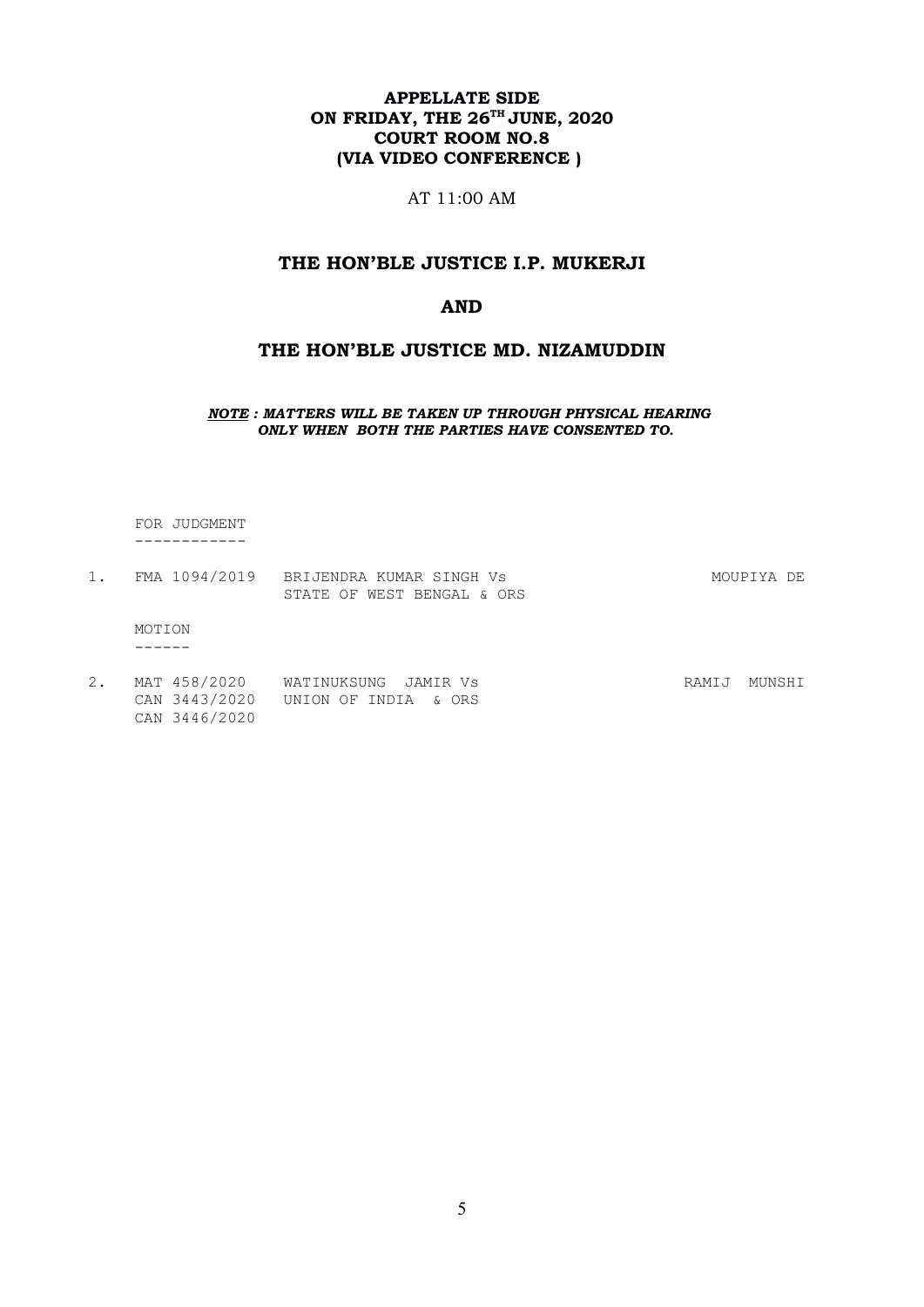# ORIGINAL SIDE ON FRIDAY, THE  $26^{\text{th}}$  JUNE,  $2020$ COURT ROOM NO.8 (VIA VIDEO CONFERENCE )

AT 11:00 AM

# THE HON'BLE JUSTICE I.P. MUKERJI

### AND

# THE HON'BLE JUSTICE MD. NIZAMUDDIN

NOTE : MATTERS WILL BE TAKEN UP THROUGH PHYSICAL HEARING ONLY WHEN BOTH THE PARTIES HAVE CONSENTED TO.

 NEW APPLICATIONS ----------------

1. APO 69/2020 GOLDEN EDGE ENGINEERING PRIVATE LIMITED Vs SANANDA GANGULI GA 856/2020 BHARAT HEAVY ELECTRICALS LIMITED GA 857/2020 WITH AP 191/2020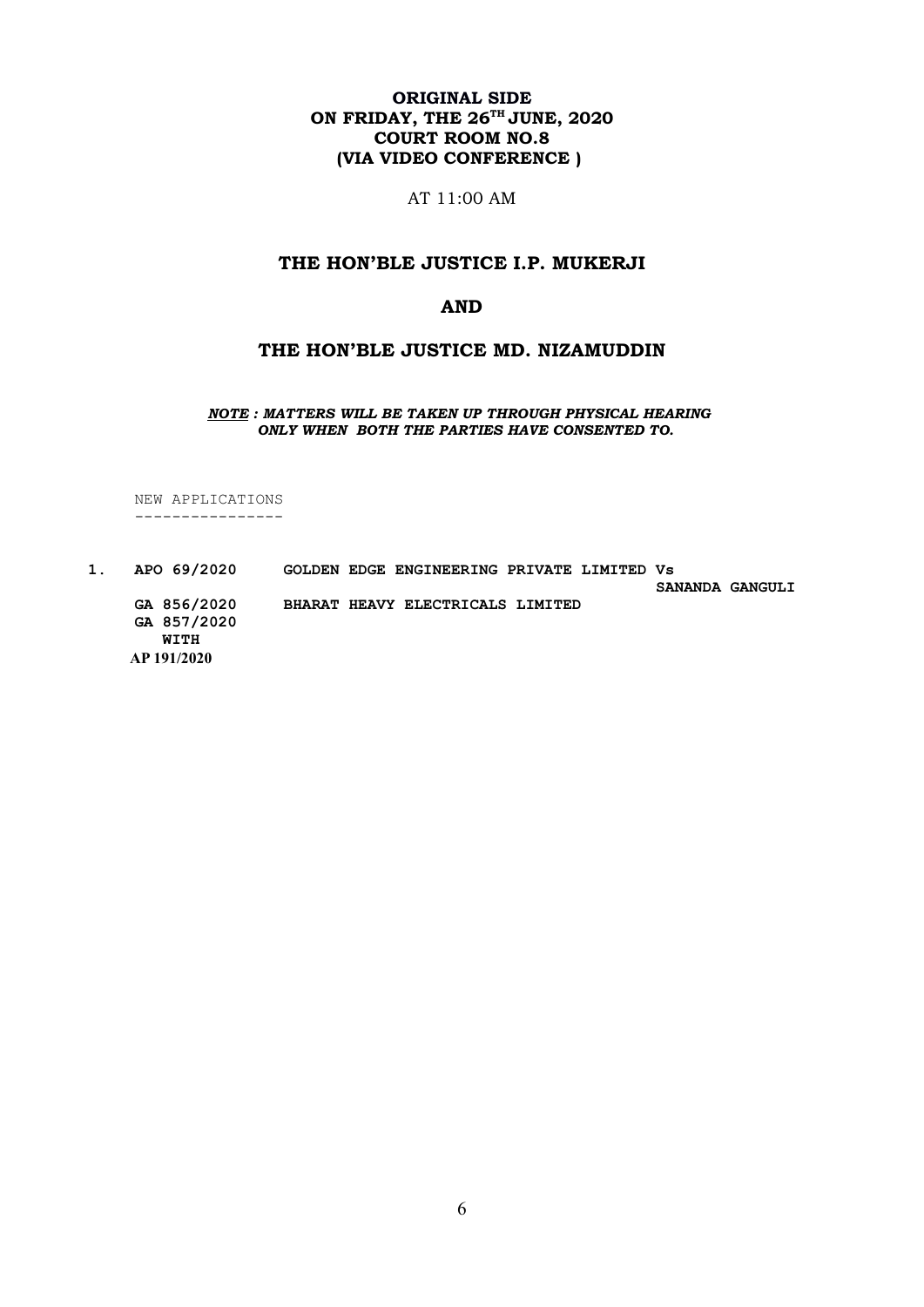## APPELLATE SIDE ON FRIDAY, THE 26<sup>TH</sup> JUNE, 2020 COURT ROOM NO.11

### AT 11.00 AM

#### THE HON'BLE JUSTICE HARISH TANDON

#### AND

### THE HON'BLE JUSTICE TIRTHANKAR GHOSH

NOTE : MATTERS WILL BE TAKEN UP THROUGH PHYSICAL HEARING ONLY WHEN BOTH THE PARTIES HAVE CONSENTED TO.

 TO BE MENTIONED ---------------

1. CRM 4176/2020 NARAYAN DEY Vs MALAY BHATTACHARYA STATE OF WEST BENGAL

 APPLICATION FOR BAIL --------------------

- 2. CRM 3070/2020 ASHOKE SHARMA @ ASOKE SHARMA Vs AYAN CHAKRABORTY CRAN 1463/2020 STATE OF WEST BENGAL
- 3. CRM 4219/2020 SOUVIK HAZRA@SIVAK HAZRA@DIPYENDU Vs SOUMYA NAG CRAN 2410/2020 STATE OF WEST BENGAL
- 4. CRM 4225/2020 MOHIN KHAN @ MOMIN Vs ANINDYA GHOSH CRAN 2416/2020 STATE OF WEST BENGAL
- 5. CRM 4234/2020 SEKHAR CHOWDHURY @ RAJUA Vs SOUMYA BASU ROY CHOWDHURI CRAN 2426/2020 STATE OF WEST BENGAL
- 6. CRM 4236/2020 CHITTARANJAN RAKSHIT @ PINTU Vs DEBAJYOTI DEB CRAN 2428/2020 STATE OF WEST BENGAL
- 7. CRM 4249/2020 TAPAS MALLIK Vs SANDIP KUMAR BHATTACHARYYA TAPAS MALLIK Vs<br>STATE OF WEST BENGAL
- 8. CRM 4286/2020 MD. SAIFUL MOLLA Vs MD. ADIL BADR CRAN 2466/2020 STATE OF WEST BENGAL CRAN 2468/2020 CRAN 2470/2020
- 9. CRM 3919/2020 RASID KHAN @ BASIRUDDIN KHAN Vs ARINDAM ROY STATE OF WEST BENGAL
- 10. CRM 3626/2020 NASIR MALLICK Vs DULAL DEY STATE OF WEST BENGAL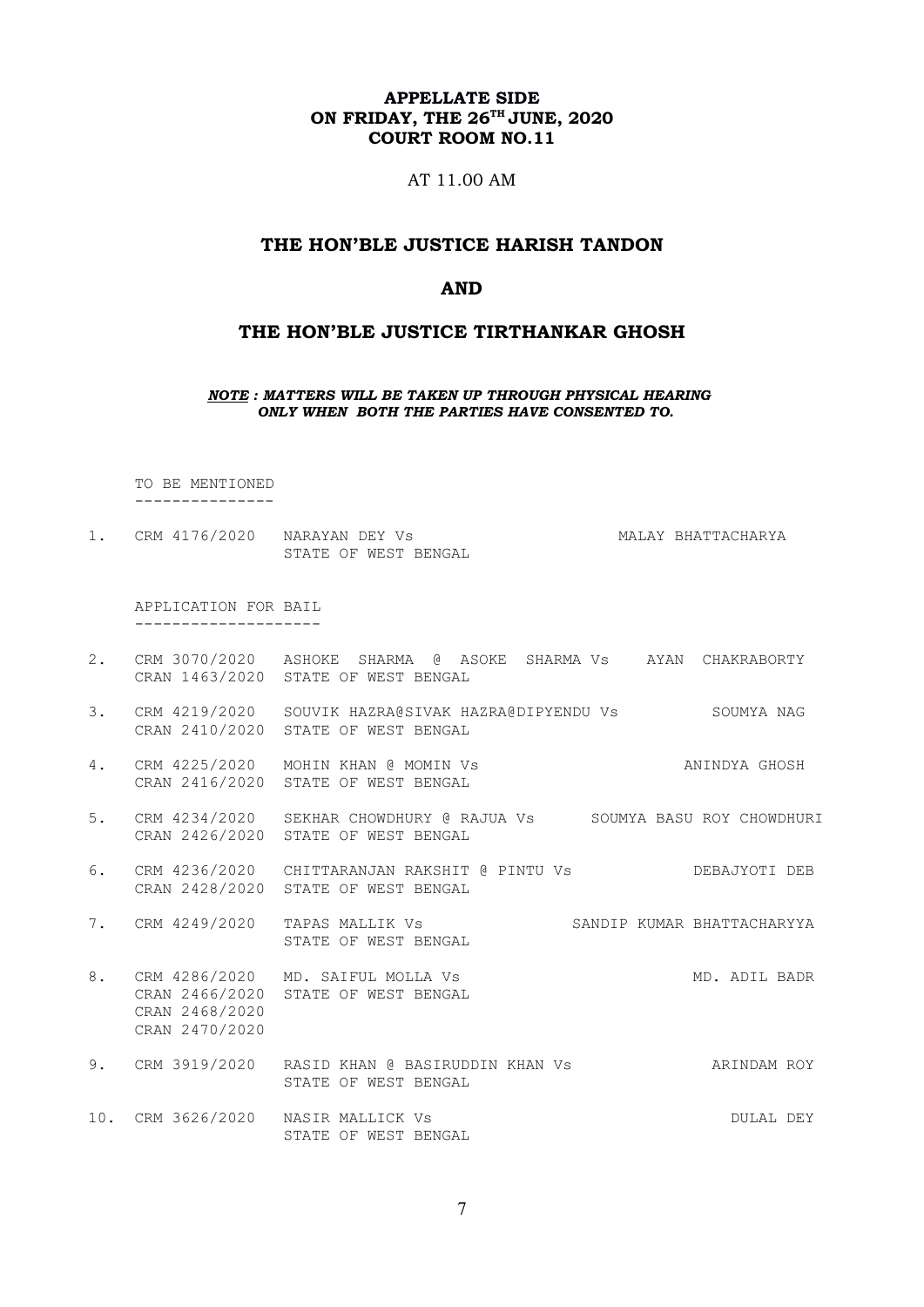| 11. CRM 4078/2020 ARIF SK Vs     | STATE OF WEST BENGAL                                                                                         | ARINDAM ROY       |
|----------------------------------|--------------------------------------------------------------------------------------------------------------|-------------------|
|                                  | 12. CRM 4160/2020 UJJALA MONDAL & ANR. Vs<br>STATE OF WEST BENGAL                                            | SANTANU MAJI      |
|                                  | 13. CRM 4500/2020 SANTONA BIBI Vs<br>STATE OF WEST BENGAL                                                    | ARINDAM ROY       |
|                                  | 14. CRM 4501/2020 PALASH GHOSH & ORS Vs<br>STATE OF WEST BENGAL                                              | ARINDAM ROY       |
| 15. CRM 4505/2020 SIBU ROY Vs    | STATE OF WEST BENGAL                                                                                         | SANTANU MAJI      |
| 16. CRM 4506/2020 PINTU ROY Vs   | STATE OF WEST BENGAL                                                                                         | SANTANU MAJI      |
| 17. CRM 4554/2020 GOUR MONDAL Vs | CRAN 2702/2020 STATE OF WEST BENGAL                                                                          | BUSHRA KHATUN     |
| 18. CRM 4555/2020 AKSHAY MALI Vs | CRAN 2703/2020 STATE OF WEST BENGAL                                                                          | MS BUSHRA KHATOON |
|                                  | 19. CRM 4619/2020 MD SAHID AHMED Vs<br>STATE OF WEST BENGAL                                                  | ASIM KARMAKAR     |
| 20. CRM 4512/2020 SUKANTA ROY Vs | CRAN 2662/2020 STATE OF WEST BENGAL                                                                          | ARIJIT GHOSH      |
|                                  | 21. CRM 4514/2020 AMIT BISWAS Vs<br>CRAN 2666/2020 STATE OF WEST BENGAL                                      | ARKA CHAKRABORTY  |
|                                  | APPLICATION FOR ANTICIPATORY BAIL<br>----------------------------------                                      |                   |
|                                  | 22. CRM 4212/2020 CHANDRA PRAKASH MORE Vs<br>CRAN 2400/2020 STATE OF WEST BENGAL                             | SOUMYA NAG        |
|                                  | 23. CRM 4213/2020 ASHOK KR MAHATA @ BAPI @ ASHOK MAHATA Vs MAVANIL DE<br>CRAN 2402/2020 STATE OF WEST BENGAL |                   |
|                                  | 24. CRM 4220/2020 MANIK MIA @ MANIK SEKH Vs<br>CRAN 2413/2020 STATE OF WEST BENGAL                           | ANINDYA GHOSH     |
|                                  | CRAN 2421/2020 STATE OF WEST BENGAL                                                                          |                   |
| CRAN 2441/2020                   | 26. CRM 4247/2020 MANGAL DEBNATH & ORS. Vs Sand Mujay KUMAR AGARWAL<br>CRAN 2440/2020 STATE OF WEST BENGAL   |                   |
|                                  | 27. CRM 4465/2020 MORSALIM @ MORSELIM PAIK Vs SHIBAJI KR DAS<br>CRAN 2622/2020 STATE OF WEST BENGAL          |                   |
|                                  | 28. CRM 4467/2020 TAPAS DEBNATH Vs<br>CRAN 2624/2020 STATE OF WEST BENGAL                                    | RITAM CHOWDHURY   |
|                                  |                                                                                                              |                   |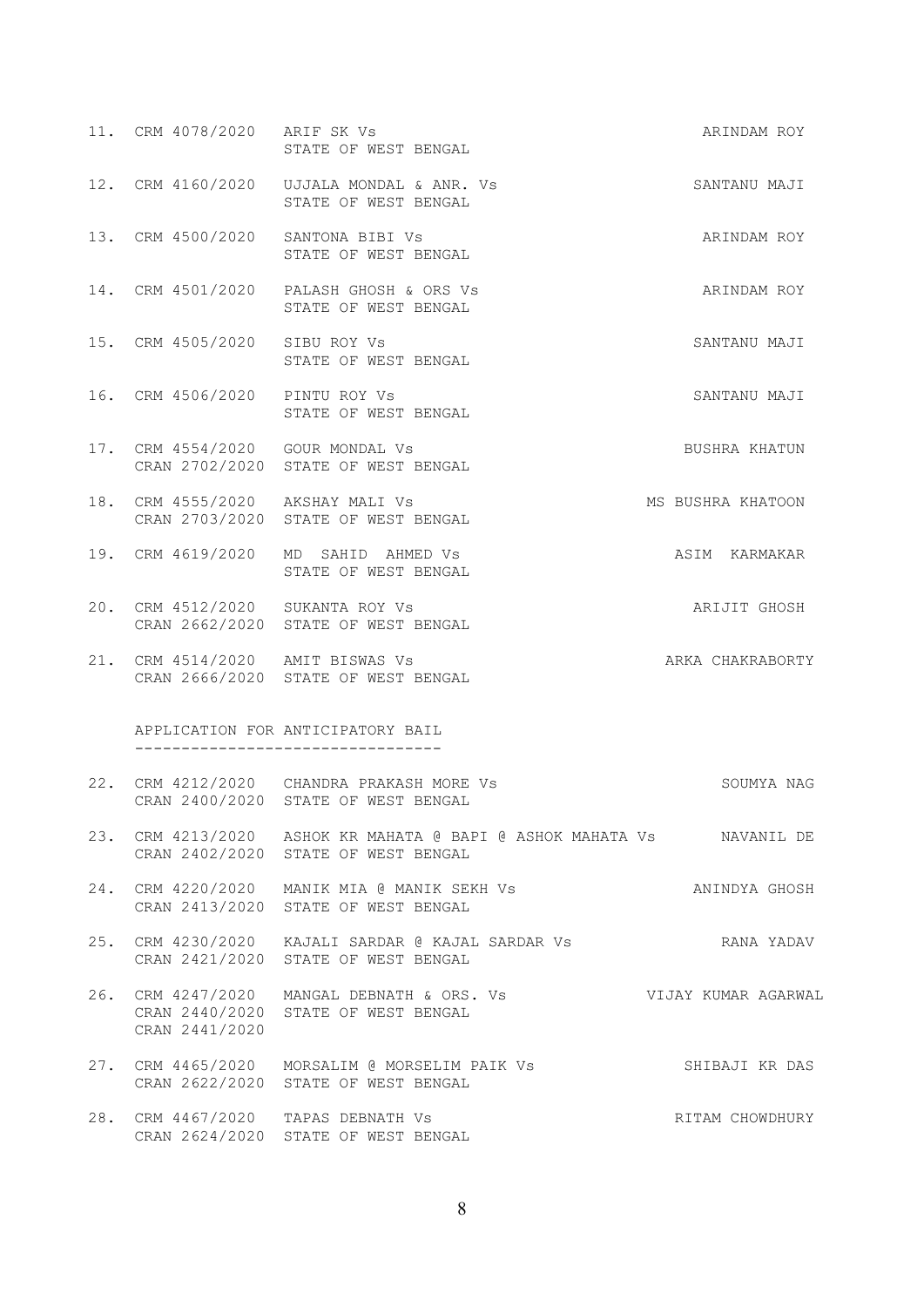|     |                                | 29. CRM 4450/2020 ANIMA MONDAL Vs<br>CRAN 2604/2020 STATE OF WEST BENGAL                                 | RIMPY MUKHERJEE  |
|-----|--------------------------------|----------------------------------------------------------------------------------------------------------|------------------|
|     |                                | 30. CRM 4203/2020 SK ABDUL RAHAMAN Vs<br>CRAN 2393/2020 STATE OF WEST BENGAL                             | NAVANIL DE       |
|     |                                | 31. CRM 3982/2020 PURNIMA MANDAL Vs<br>STATE OF WEST BENGAL                                              | PINTU KARAR      |
|     |                                | 32. CRM 4053/2020 MD. ARIFUDDIN SK. @ KHALIL SK. & ORS. Vs<br>CRAN 2265/2020 STATE OF WEST BENGAL        | ARNAB CHATTERJEE |
|     | 33. CRM 4055/2020 RAMJAN SK Vs | CRAN 2267/2020 STATE OF WEST BENGAL                                                                      | SONALI DAS       |
|     |                                | 34. CRM 4350/2020 RAJAT SINHA ROY Vs<br>STATE OF WEST BENGAL & ORS                                       | SUPRATICK SYAMAL |
|     |                                | 35. CRM 4361/2020 MD GOLAM MUSTOFA & ORS Vs MRITYUNJOY CHATTERJEE<br>CRAN 2531/2020 STATE OF WEST BENGAL |                  |
|     |                                | 36. CRM 4362/2020 SUNIL MANDAL & ANR Vs<br>CRAN 2530/2020 STATE OF WEST BENGAL                           | MOUNICK GHOSH    |
| 37. |                                | CRM 4366/2020 JAGADISH DAS & ANR Vs MUJIBAR ALI NASKAR<br>CRAN 2533/2020 STATE OF WEST BENGAL            |                  |
| 38. |                                | CRM 4368/2020 MOINA SINGHA & ORS. Vs<br>CRAN 2537/2020 STATE OF WEST BENGAL                              | ARINDAM ROY      |
|     |                                | 39. CRM 4371/2020 ABADUL SEIKH & ANR Vs<br>STATE OF WEST BENGAL                                          | ARINDAM ROY      |
|     |                                | 40. CRM 4374/2020 SUBHAS MANDAL@SUJAY MONDAL Vs<br>STATE OF WEST BENGAL                                  | ARINDAM ROY      |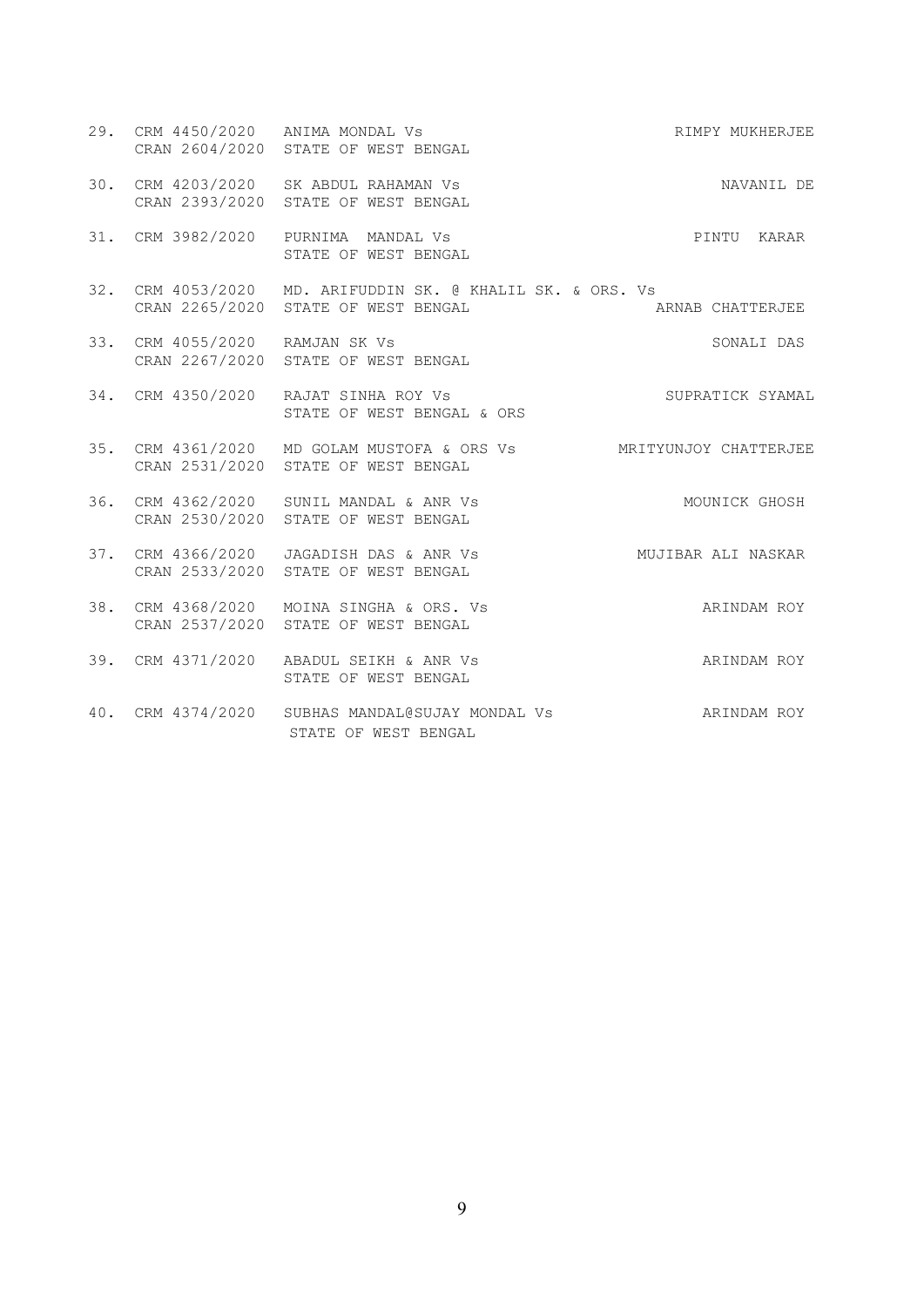## APPELLATE SIDE ON FRIDAY, THE 26<sup>TH</sup> JUNE, 2020 COURT ROOM NO.12

### AT 11:00 AM

### THE HON'BLE JUSTICE SABYASACHI BHATTACHARYYA

### NOTE : MATTERS WILL BE TAKEN UP THROUGH PHYSICAL HEARING ONLY WHEN BOTH THE PARTIES HAVE CONSENTED TO.

(IN THE FIRST CLUSTER) FROM 11.00 AM TO 12.00 PM ------------------------

 APPLICATION FOR BAIL --------------------

1. CRM 4404/2020 GAUTAM KUNDU Vs Sand Control of the HARERAM SINGH CRAN 2567/2020 THE ENFORCEMENT DIRECTORATE

 CRIMINAL REVISION -----------------

- 2. CRR 1058/2020 PURBA RAY CHAUDHURI Vs MAYUKH MAITRA CRAN 2771/2020 SAMIK RAY CHAUDHURI
- 3. CRR 1059/2020 TRIPARNA ROY CHOWDHURY @ TRIPARNA RAY CHOWDHURY Vs MAYUKH MUKHERJE CRAN 2806/2020 STATE OF WEST BENGAL & ANR

 CIVIL REVISION --------------

- 4. CO 701/2020 M/S L.K. SHISHU SHIKSHA NIKETAN Vs SANJUKTA DUTTA EMPLOYEE'S STATE INSURANCE CORPORATION & ANR
- 5. CO 1096/2020 SAROJ GOENKA & ORS Vs AMAL KUMAR SAHA MD. SHAHJAHAN & ORS
- 6. CO 1097/2020 SAROJ GOENKA & ORS Vs AMAL KUMAR SAHA MD. SHAHJAHAN & ORS

MOTION

------

7. CAN 3249/2020 THE AYAKAR GRIHANIRMAN SAMABAYA SAMITY LTD. & ANR. Vs REGISTRAR OF COOP. SO. WB & ORS. RAJDEEP

BHATTACHARYA CAN 3250/2020 WITH WP 25262W/2018

8. WP 5477W/2020 ANKIT BANSAL Vs **MAYUKH MUKHERJEE** CAN 3177/2020 BOARD OF TRUSTEES & ORS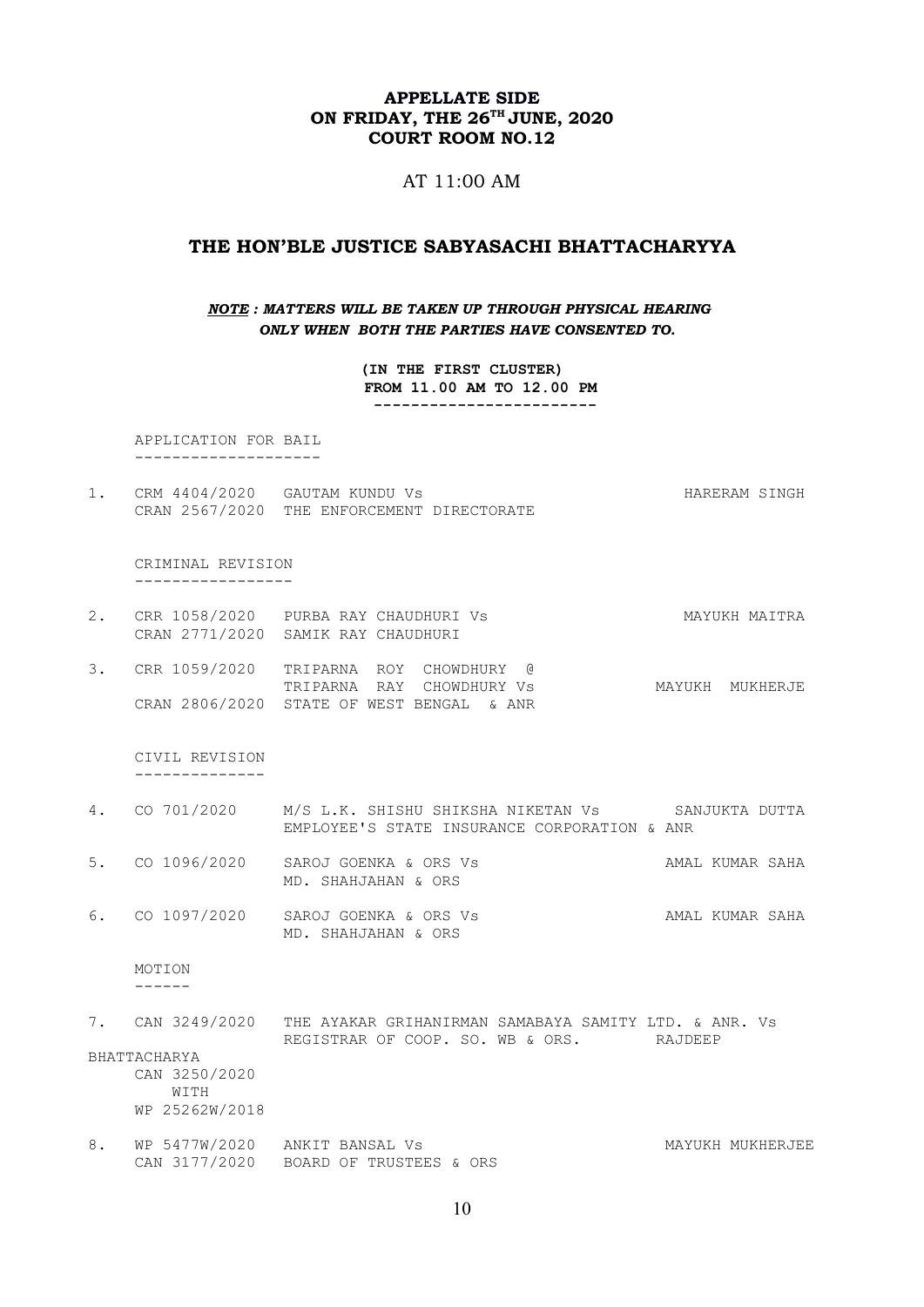- 9. WP 5522W/2020 SUPRIYA MUKHOPADHYAY Vs SYED MANSUR ALI STATE OF WEST BENGAL & ORS
- 10. WP 5519W/2020 ANASUYA BODHAK Vs SYED MANSUR ALI STATE OF WEST BENGAL & ORS,

#### (IN THE SECOND CLUSTER) FROM 12.00 PM TO 1.00 PM

------------------------

- 11. WP 5515W/2020 DEBABRATA KANJI Vs SYED MANSUR ALI STATE OF WEST BENGAL & ORS
- 12. WP 5518W/2020 SHRABANTI DEBNATH Vs SYED MANSUR ALI STATE OF WEST BENGAL
- 13. WP 5526W/2020 TANVEER SINGH Vs ANJILI NAG CAN 3286/2020 THE DIRECTOR ,DIRECTORATE OF TRANSPORT & ANR CAN 3358/2020
- 14. WP 5456W/2020 ABU YOSUF Vs NEIL BASU CAN 3161/2020 STATE OF WEST BENGAL & ORS
- 15. WP 5540W/2020 SUKUMAR MANDAL & ORS Vs MARIA RAHAMAN STATE OF WEST BENGAL & ORS
- 16. WP 5539W/2020 YASH FLEXI PACK PRIVATE LTD & ORS Vs SAKET SHARMA STATE OF WEST BENGAL & ORS
- 17. WP 18762W/2019 DIPAK MAJUMDAR & ANR Vs SANGHAMITRA NANDY STATE OF WEST BENGAL & ORS
- 18. WP 13694W/2019 PATIL RAIL INFRASTRUCTURE PVT. LTD. Vs RAJIB MULLICK CAN 3144/2020 UNION OF INDIA & ORS CAN 3156/2020
- 19. WP 5447W/2020 UJJAL BANERJEE Vs PAMPA DEY (DHABAL) UNION OF INDIA & ORS 20. WP 5448W/2020 PARTHA PRATIM BISWAS Vs SHIBAJI KUMAR DAS CAN 3158/2020 STATE OF WEST BENGAL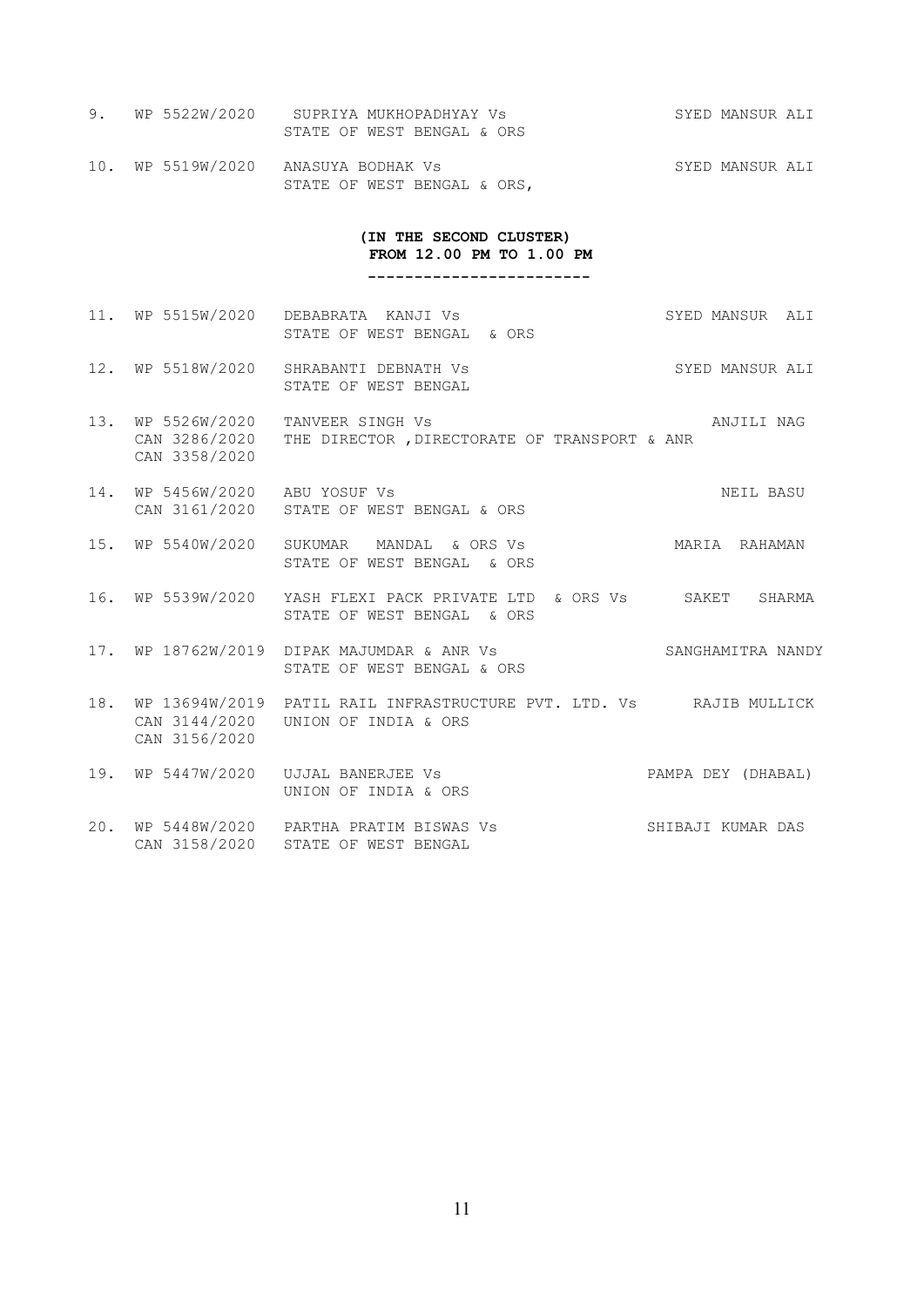# ORIGINAL SIDE ON FRIDAY, THE  $26^{\text{th}}$  JUNE,  $2020$ COURT ROOM NO.12

AT 12:00 NOON

# THE HON'BLE JUSTICE SABYASACHI BHATTACHARYYA

## NOTE : MATTERS WILL BE TAKEN UP THROUGH PHYSICAL HEARING ONLY WHEN BOTH THE PARTIES HAVE CONSENTED TO.

 FOR JUDGEMENT -------------

1. WP 78/2020 KEJRIWAL MINING PVT. LTD. & ORS. Vs MEGHAJIT MUKHERJEE ALLAHABAD BANK & ANR.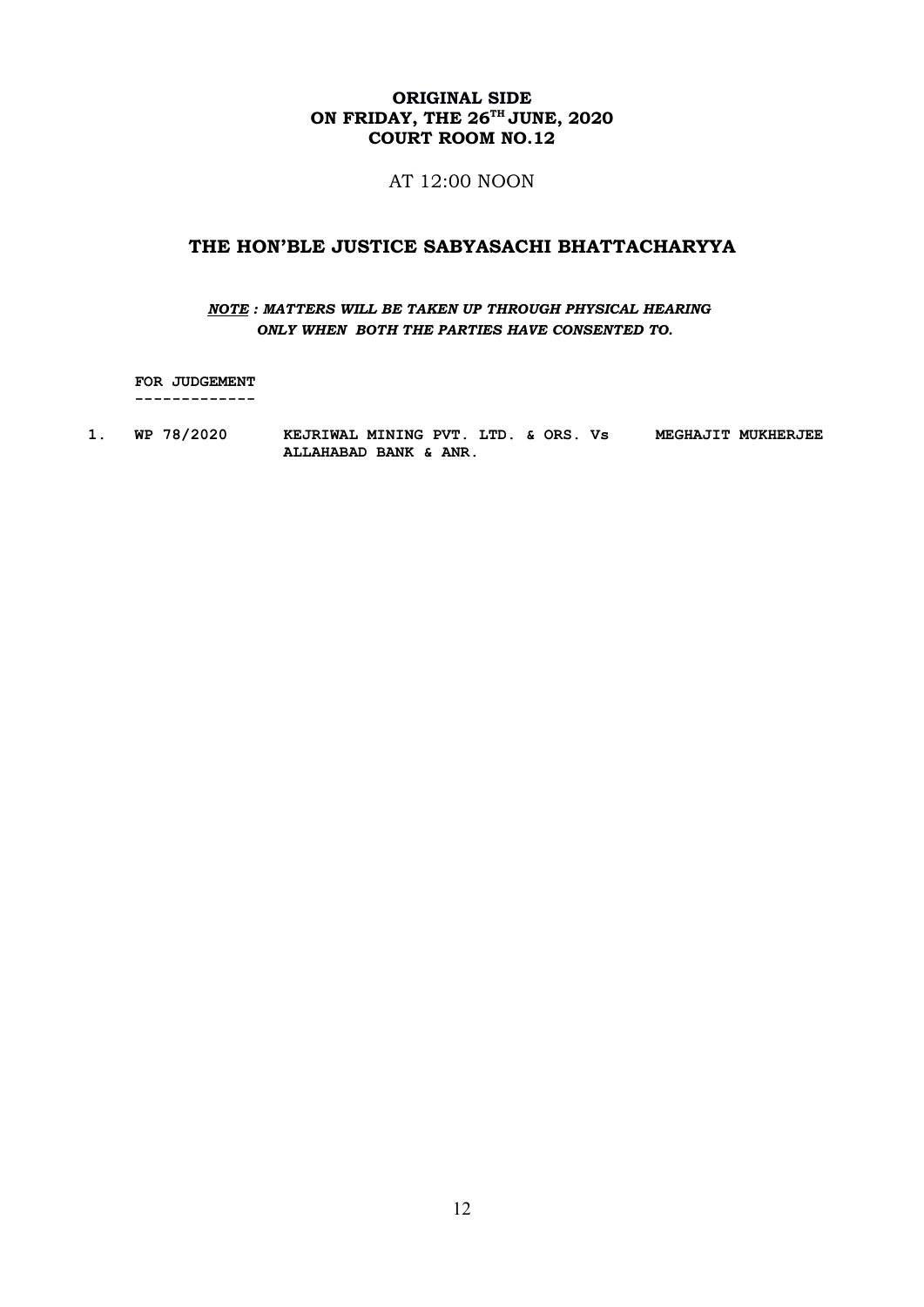## APPELLATE SIDE ON FRIDAY, THE 26<sup>TH</sup> JUNE, 2020 COURT ROOM NO.13

### AT 11:00 AM

### THE HON'BLE JUSTICE MOUSHUMI BHATTACHARYA

NOTE : MATTERS WILL BE TAKEN UP THROUGH PHYSICAL HEARING ONLY WHEN BOTH THE PARTIES HAVE CONSENTED TO.

> (IN THE FIRST CLUSTER) FROM 11.00 AM TO 12.00 PM ------------------------

TO BE MENTIONED

---------------

1. WP 21986W/2018 HEAD MASTER AND THE SEC.OF SHREE BALKRISHNA VITHALNATH VIDYALAYA Vs STATE OF W.B. & ORS.

 LEAVE TO APPEAL ---------------

2. CRMSPL 25/2020 BUREAU OF INDIAN STANDARDS Vs JAGANNATH GANGULY CRAN 2156/2020 M/S DEY MINERALS PVT. LTD & ORS

 MOTION ------

- 3. WP 5590W/2020 IFB AGRO INDUSTRIES LTD & ANR Vs BISWAJIT KUMAR CAN 3339/2020 STATE OF WEST BENGAL & ORS
- 4. WP 5628W/2020 INDRANIL BHATTACHARYA Vs SATRAJIT SINHA ROY CAN 3439/2020 STATE OF WEST BENGAL & ORS.
- 5. WP 5442W/2020 DOMKAL THANA FERRY PATUNY SAMABAY SAMITY LIMITED Vs SHAHAN SHAH STATE OF WEST BENGAL
- 6. WP 5573W/2020 KUNTAL PALIT Vs **PAROMITA MAITY** STATE OF WEST BENGAL
- 7. WP 5542W/2020 RAMANUJ SINGH Vs AMRITO GOURAV KAR STATE OF WEST BENGAL& ORS
- 8. WP 5269W/2020 RABINDRANATH SARKAR Vs TAPAN ROY STATE OF WEST BENGAL & ORS
- 9. WP 12429W/2019 NORTON EMMANUEL Vs BARNMOY BASAK CAN 3364/2020 STATE OF WEST BENGAL & ORS CAN 3365/2020
- 10. WP 1189W/2020 KALPANA BANERJEE & ORS Vs SUMITAVA CHAKRABORTY CAN 3140/2020 KOLKATA MUNICIPAL CORPORATION & ORS CAN 3141/2020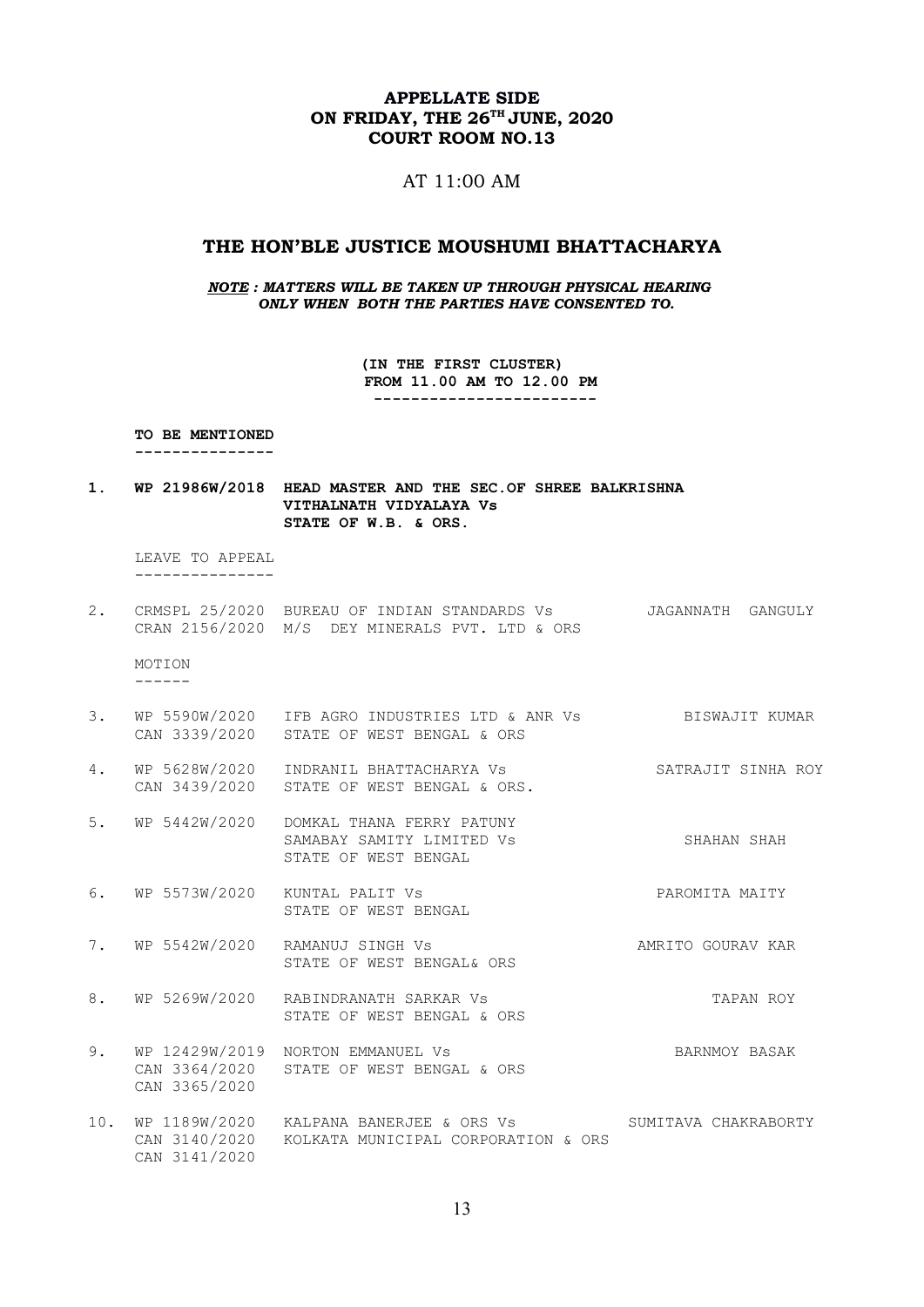#### (IN THE SECOND CLUSTER) FROM 12.00 PM TO 1.00 PM ------------------------

11. WP 5608W/2020 NAILA BIBI & ORS. Vs SHILADITYA BARMA CAN 3369/2020 STATE OF WEST BENGAL & ORS. 12. WP 5371W/2020 DR SONALI GOPALRAO BADHE Vs SOURI GHOSAL CAN 3046/2020 UNION OF INDIA & ORS 13. WP 23175W/2019P M/S. I A S TRANSPORT CORPRATION Vs SOHAM KUMAR RAY CAN 203/2020 HINDUSTAN PETROLEUM CORP & ORS CAN 129/2020 14. WP 23174W/2019P M/S. ABHISEK KHANNA Vs SOHAM KUMAR ROY CAN 128/2020 H.P.C.L. & ORS 15. WP 23173W/2019P M/S. BINDU KHANNA Vs SOHAM KUMAR ROY CAN 133/2020 H.P.C.LTD & ORS CAN 265/2020 16. CAN 188/2020 M/S. EK ONKAR LOGISTICS PVT LTD Vs INDIAN OIL CORPT LTD & ORS ARKA KUMAR NAG CAN 148/2020 WITH

WP 23178W/2019